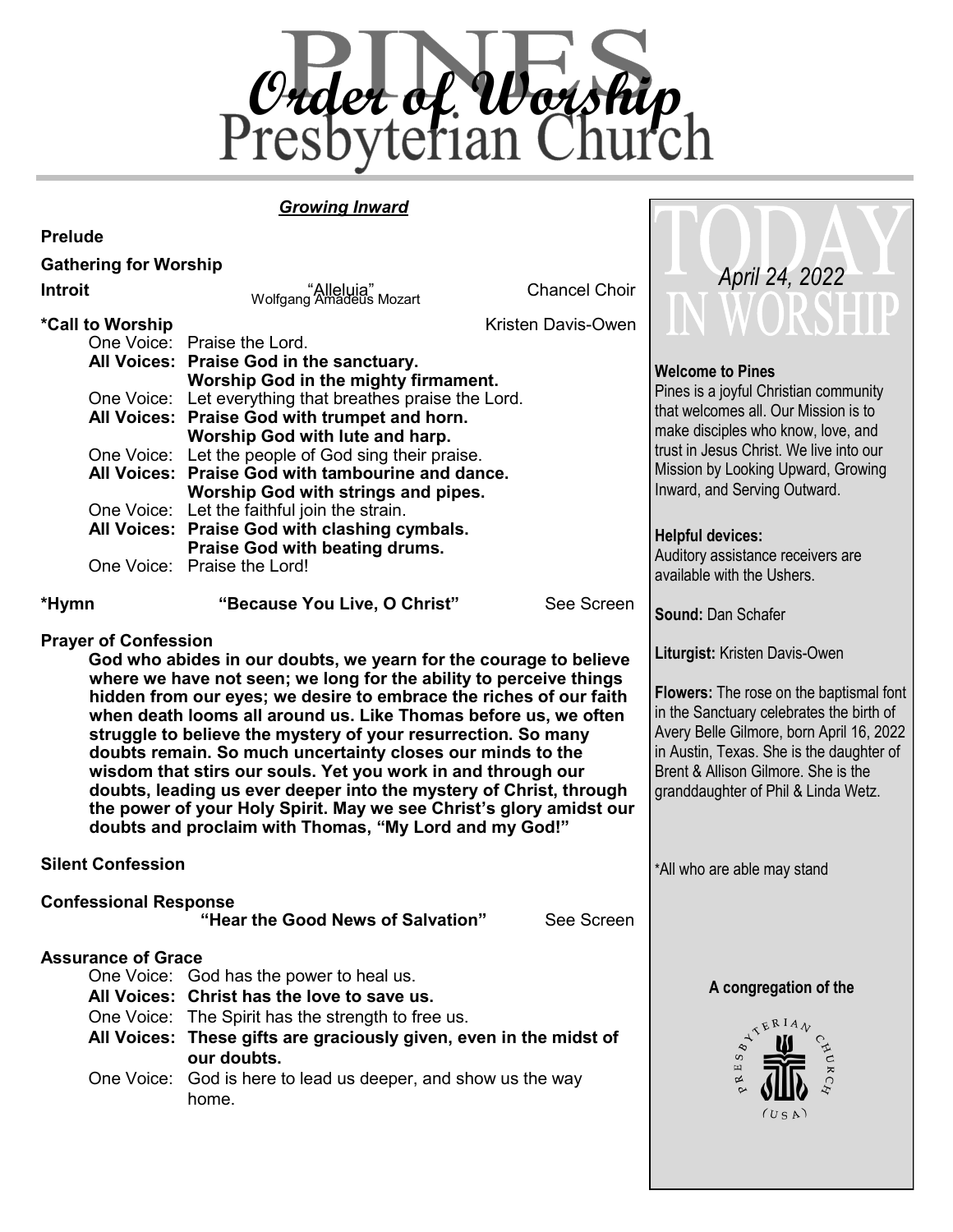| <b>Children's Message</b>                                                                                                                                                                                                                                                                                                                                                                                                                                                                                                                                                                                                                                                                                                                                                                                                                                                                                                                                                                           | <b>Pray for the People of Pines</b>                                                                                                                                                                                                                                                                                                                                                                                                                                                                                                                                                                          |                                                                                                                    |                                           |                                |  |
|-----------------------------------------------------------------------------------------------------------------------------------------------------------------------------------------------------------------------------------------------------------------------------------------------------------------------------------------------------------------------------------------------------------------------------------------------------------------------------------------------------------------------------------------------------------------------------------------------------------------------------------------------------------------------------------------------------------------------------------------------------------------------------------------------------------------------------------------------------------------------------------------------------------------------------------------------------------------------------------------------------|--------------------------------------------------------------------------------------------------------------------------------------------------------------------------------------------------------------------------------------------------------------------------------------------------------------------------------------------------------------------------------------------------------------------------------------------------------------------------------------------------------------------------------------------------------------------------------------------------------------|--------------------------------------------------------------------------------------------------------------------|-------------------------------------------|--------------------------------|--|
| Jesus loves me this I know, for the Bible tells me so.<br>Little ones to him belong, they are weak, but he is strong.                                                                                                                                                                                                                                                                                                                                                                                                                                                                                                                                                                                                                                                                                                                                                                                                                                                                               | Norma Bender<br>Jean Breitenwischer<br>Barbara Caffall<br>Virginia Smith<br>Carolyn Craig<br>Liz Buelow                                                                                                                                                                                                                                                                                                                                                                                                                                                                                                      | Larry Greenlee<br><b>Barbara Greenlee</b><br>Linda Carlson<br>Melissa Sandstrom<br>Nancy Watler<br>Ray Stauffacher |                                           |                                |  |
| <b>First Reading</b>                                                                                                                                                                                                                                                                                                                                                                                                                                                                                                                                                                                                                                                                                                                                                                                                                                                                                                                                                                                |                                                                                                                                                                                                                                                                                                                                                                                                                                                                                                                                                                                                              | Revelation 1:4-8                                                                                                   | Karen MacAllister<br>Darlene Wendt        | Lynn Stauffacher<br>Lou Master |  |
| <b>Anthem</b>                                                                                                                                                                                                                                                                                                                                                                                                                                                                                                                                                                                                                                                                                                                                                                                                                                                                                                                                                                                       | "Allelu"                                                                                                                                                                                                                                                                                                                                                                                                                                                                                                                                                                                                     | <b>Chancel Choir</b>                                                                                               |                                           |                                |  |
| <b>Second Reading</b>                                                                                                                                                                                                                                                                                                                                                                                                                                                                                                                                                                                                                                                                                                                                                                                                                                                                                                                                                                               | <b>Ruth Elaine Schram</b>                                                                                                                                                                                                                                                                                                                                                                                                                                                                                                                                                                                    | John 20:19-31                                                                                                      | <b>Prayers for Darlene Wendt with the</b> |                                |  |
| <b>Sermon</b>                                                                                                                                                                                                                                                                                                                                                                                                                                                                                                                                                                                                                                                                                                                                                                                                                                                                                                                                                                                       | "Just Breathe"                                                                                                                                                                                                                                                                                                                                                                                                                                                                                                                                                                                               | Rev. Andy Gans                                                                                                     | passing of her husband Bruce.             |                                |  |
| *Hymn                                                                                                                                                                                                                                                                                                                                                                                                                                                                                                                                                                                                                                                                                                                                                                                                                                                                                                                                                                                               | "That Easter Day with Joy Was Bright."                                                                                                                                                                                                                                                                                                                                                                                                                                                                                                                                                                       | See Screen                                                                                                         | <b>Prayers for Kezzie Deffebach with</b>  |                                |  |
|                                                                                                                                                                                                                                                                                                                                                                                                                                                                                                                                                                                                                                                                                                                                                                                                                                                                                                                                                                                                     | <b>Serving Outward</b>                                                                                                                                                                                                                                                                                                                                                                                                                                                                                                                                                                                       |                                                                                                                    | the passing of her husband Bill.          |                                |  |
| *Saying What We Believe<br>One Voice: There is one hope, one calling, to which we are called.<br>All Voices: The hope in our lives is Jesus.<br>One Voice: There is one hope, one calling, to which we are called.<br>All Voices: The call we must answer is God's.<br>One Voice: There is one faith, one hope, one Lord of us all.<br>All Voices: The Lord of our lives is Jesus.<br>One Voice: There is one baptism, one Father, one Mother of all.<br>All Voices: The creator who calls us is God.<br>One Voice: We are one body, one family, one church,<br>All Voices: woven by the Spirit with bonds of peace.<br>One Voice: With Christ's children throughout all of this earth,<br>All Voices: we are one body in unity and love.<br>*Gloria Patri<br>Glory be to the Father, and to the Son, and to the Holy Ghost;<br>As it was in the beginning, is now and ever shall be, world without end.<br><b>Offering and Offertory</b><br>*Doxology<br>Praise God, from whom all blessings flow; | <b>Pray for Friends in Mission</b><br>Joy Kreider<br>Ken and Judy McDyer<br><b>Pray for Pines Members and their</b><br>family<br>in the Military<br>Olivia Williams (Army)<br>Jackie Hayre (Navy)<br>Our Father, who art in heaven,<br>hallowed be thy name. Thy<br>kingdom come, thy will be done, on<br>earth as it is in heaven. Give us this<br>day our daily bread; and forgive us<br>our debts, as we forgive our<br>debtors; and lead us not into<br>temptation, but deliver us from evil.<br>For thine is the kingdom and the<br>power and the glory, forever.<br>Amen.<br><b>A Stephen Ministry</b> | Noah Youngflesh (Air Force)<br>The Lord's Prayer                                                                   |                                           |                                |  |
| Prayers of The People and The Lord's Prayer                                                                                                                                                                                                                                                                                                                                                                                                                                                                                                                                                                                                                                                                                                                                                                                                                                                                                                                                                         |                                                                                                                                                                                                                                                                                                                                                                                                                                                                                                                                                                                                              |                                                                                                                    |                                           |                                |  |
| *Hymn                                                                                                                                                                                                                                                                                                                                                                                                                                                                                                                                                                                                                                                                                                                                                                                                                                                                                                                                                                                               | "Crown Him with Many Crowns"                                                                                                                                                                                                                                                                                                                                                                                                                                                                                                                                                                                 | See Screen                                                                                                         |                                           |                                |  |
| *Charge & Benediction                                                                                                                                                                                                                                                                                                                                                                                                                                                                                                                                                                                                                                                                                                                                                                                                                                                                                                                                                                               | Congregation                                                                                                                                                                                                                                                                                                                                                                                                                                                                                                                                                                                                 |                                                                                                                    |                                           |                                |  |
| *Benediction Response                                                                                                                                                                                                                                                                                                                                                                                                                                                                                                                                                                                                                                                                                                                                                                                                                                                                                                                                                                               | "Halle, Halle, Hallelujah"                                                                                                                                                                                                                                                                                                                                                                                                                                                                                                                                                                                   | Words printed by permission<br><b>CCLI 998238</b><br>Portions of our liturgy are from                              |                                           |                                |  |
| *Postlude and Depart to Serve                                                                                                                                                                                                                                                                                                                                                                                                                                                                                                                                                                                                                                                                                                                                                                                                                                                                                                                                                                       | The Abingdon Worship Annual<br>Copyright © 2019 by Abingdon Press.<br>Used by permission.                                                                                                                                                                                                                                                                                                                                                                                                                                                                                                                    |                                                                                                                    |                                           |                                |  |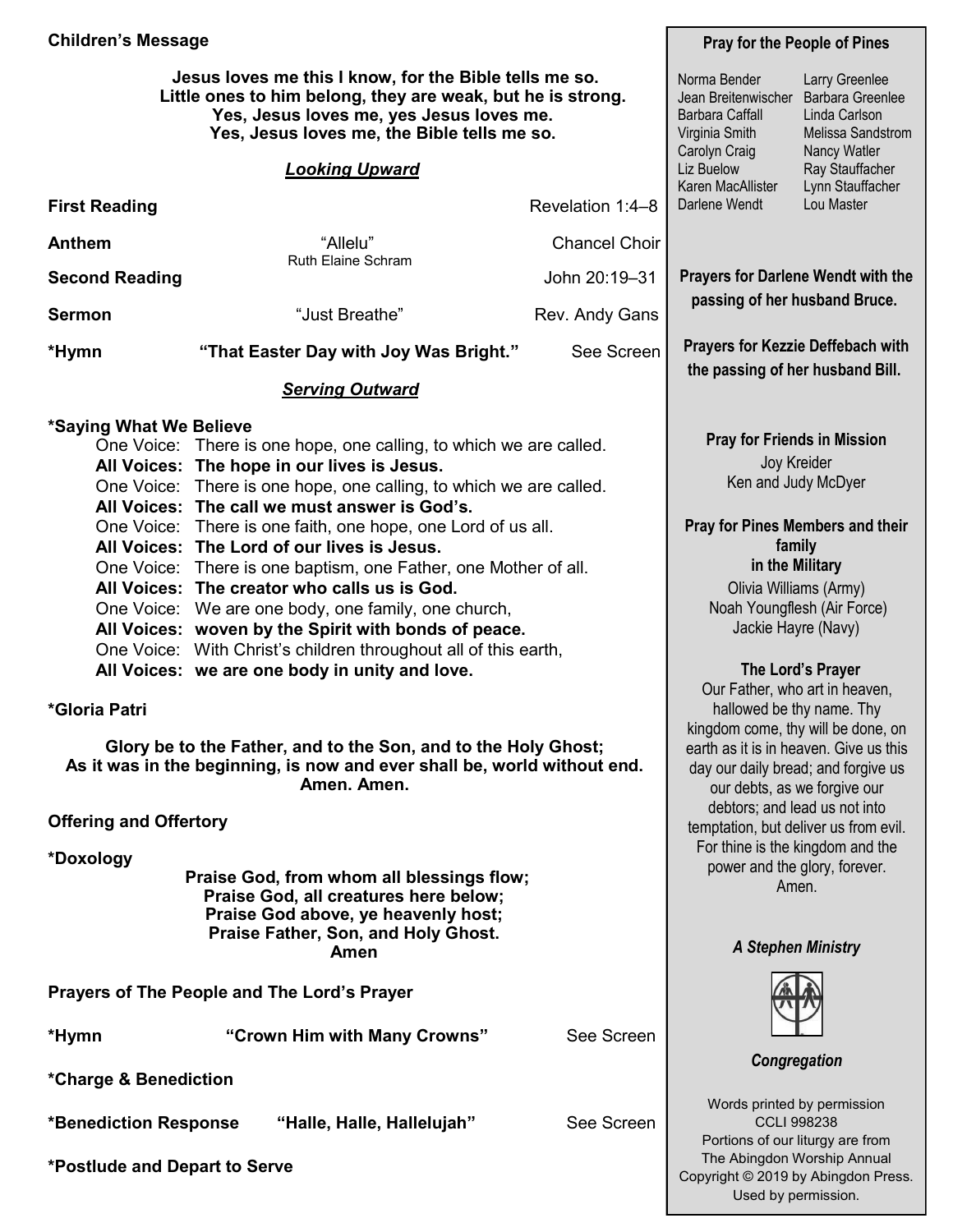# *Calendar for the Week of April 24, 2022*

| Today     | p.m.         | 6:00<br>7:00                                                     | Pines Youth Group - Youth Rooms<br>Hosting group from New Braunfels - Gym & Fellowship Hall<br>Sunday night - Tuesday morning                                                                              |                                                                   |  |
|-----------|--------------|------------------------------------------------------------------|------------------------------------------------------------------------------------------------------------------------------------------------------------------------------------------------------------|-------------------------------------------------------------------|--|
| Monday    | a.m.<br>p.m. | 10:00<br>4:00<br>5:45<br>6:30<br>7:30                            | Office Staff Meeting - C7<br>This Week at Pines articles due to Dan<br>Calendar Meeting - C3<br>Session Meeting - C3<br><b>ALANON Group - Sanctuary</b>                                                    |                                                                   |  |
| Tuesday   | a.m.<br>p.m. | 7:00<br>1:00<br>2:30                                             | Men's Bible Study - Zoom<br>Pines Needles Knitting Group - Prayer Room<br>Weekly Prayer Team - Prayer Room                                                                                                 |                                                                   |  |
| Wednesday | a.m.<br>p.m. | 9:00<br>11:00<br>5:45<br>7:00<br>7:00<br>8:00                    | <b>Bulletin Articles Due</b><br>Deffebach Service - Sanctuary & Fellowship Hall<br>Pines Pealers (Bell Practice) -C12<br>Choir Rehearsal - Choir Room<br>Mosaic Practice - Gym<br>Westside AA - C3         | access<br><b>ONLINE GIVING</b><br>scan QR code                    |  |
| Thursday  | p.m.         | 1:00<br>6:30<br>7:00<br>7:00<br>8:00                             | Lectionary Bible Study - Zoom<br>Stephen Ministry Training - Parlor<br>Space City Singers - Fellowship Hall<br>Stephen Ministers - C10<br><b>AA - C3</b>                                                   |                                                                   |  |
| Friday    | a.m.         | 5:00                                                             | <b>BSF</b> - Fellowship Hall                                                                                                                                                                               | with your camera phone:                                           |  |
| Saturday  | p.m.         | 6:00                                                             | The Solution AA - C3                                                                                                                                                                                       |                                                                   |  |
| Sunday    | a.m.         | 9:00<br>9:15<br>9:30<br>10:00<br>10:15<br>10:45<br>11:00<br>6:00 | Nursery Open<br>Sunday School<br>Mosaic Church - Gym<br>Choir Rehearsal - Choir Room<br>Coffee Fellowship<br>Worship Service - Sanctuary<br>Mosaic Children - W12<br>Pines Youth Group - Gym & Youth Rooms | <b>SCAN ME</b><br>Instagram.com/pineshouston                      |  |
|           | p.m.         |                                                                  |                                                                                                                                                                                                            | Get the latest announcements and<br>reminders right before events |  |

**May Newsletter:** Input must be in the office by May 20th at 9 a.m. to cindy@pinespc.org **Next Week's Bulletin:** Submit to the office by Wednesday at 9 a.m. to Chelsea@pinespc.org **Calendar Items:** Input must be in the office by Thursday at 9 a.m. **This Week at Pines email:** Input must be in the office to Dan Schafer by Monday to communication@pinespc.org **Today's Duty Elder(s):** Susan Babineck

**Find us on Facebook www.facebook.com PinesPresbyterianChurch**

**happen. Find us here: https://twitter.com/HoustonPines.** 

 **SERMON NOTES** 

 **The newsletter is available in the Narthex for those unable to access it online.**

> **Our Worship services are recorded and livestreamed.**